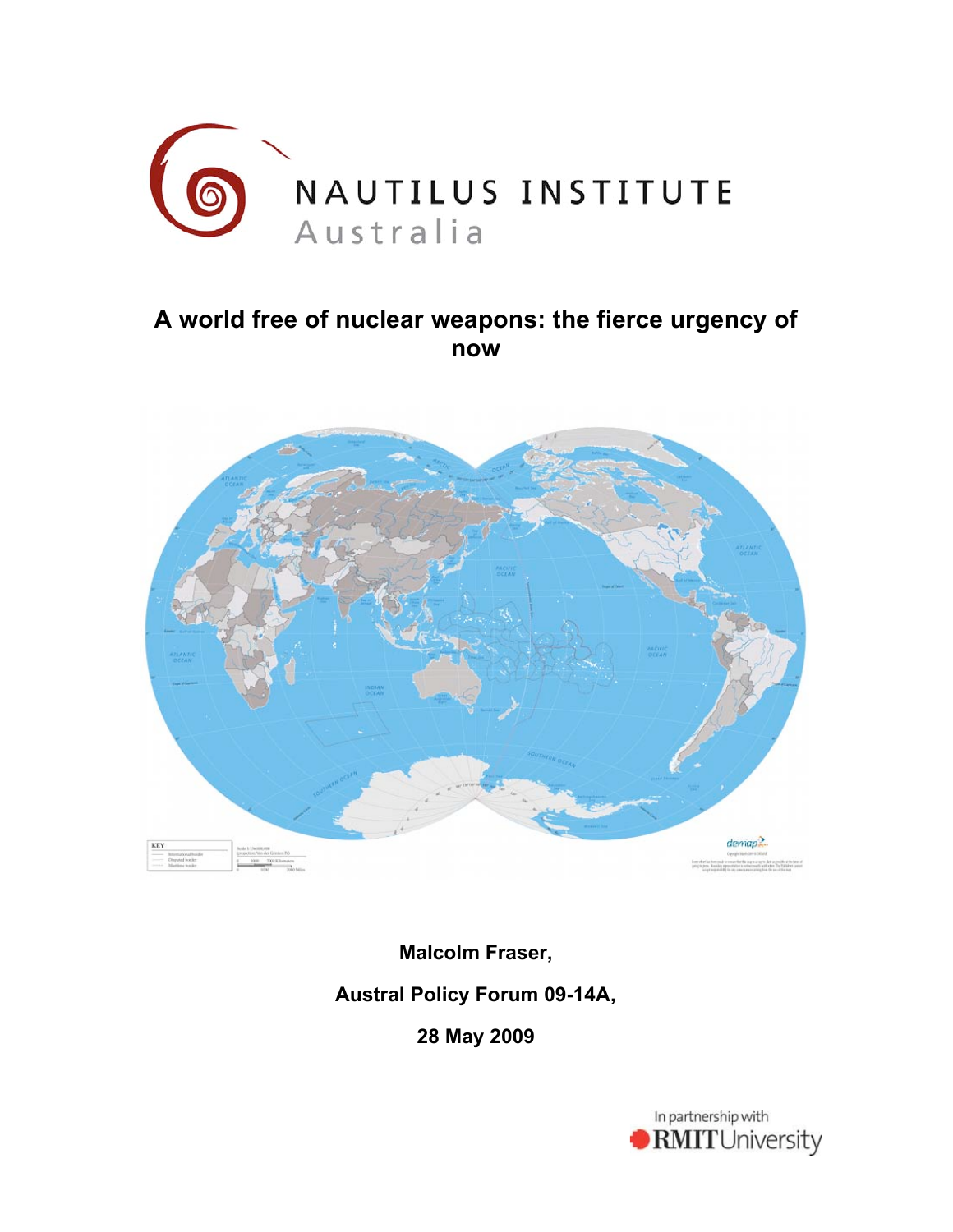## **Synopsis**

Malcolm Fraser, former prime minister of Australia, writes that "there has never been a better time to achieve total nuclear disarmament; this is necessary, feasible and urgent." Fraser rejects reliance on deterrence, and notes that "even a limited regional nuclear war involving targeting cities with 100 Hiroshima-sized bombs would not only kill tens of millions quickly from blast, fires and radiation, but would cause unexpectedly severe climatic consequences persisting for a decade or more." Fraser argues that "the most effective, expeditious and practical way to achieve and sustain the abolition of nuclear weapons is to negotiate a comprehensive, irreversible, binding, verifiable treaty - a Nuclear Weapons Convention." "A comprehensive roadmap", he argues, "is the only approach that can generate the needed willingness to compromise and avoid paralysing conditionalities and trade-offs." Fraser concludes by arguing that that Australia must reconsider the role of nuclear weapons in its security policy: "erstwhile reliance on 'extended nuclear deterrence' by countries without their own nuclear weapons, like NATO members, Australia and Japan – must not be allowed to persist and become an obstacle to nuclear disarmament."

## **Acknowledgment**

Originally presented as a speech to the New Zealand National Consultative Committee on Disarmament Conference, Legislative Council Chamber and Grand Hall Parliament, Wellington, New Zealand, Sunday 24 May 2009. Reproduced by kind permission of the Right Honourable Malcolm Fraser.

## **About the Author**

The Right Honourable Malcolm Fraser, AC CH, was the Prime Minister of Australia and the Leader of the Liberal Party of Australia from 1975 to 1983. Prior to being elected Prime Minister, he served as the Minister for the Army from 1966 to 1968, the Minister for Education and Science from 1968 to 1969 and again in 1972, and the Minister for Defence from 1969 to 1971. He served as the member for Wannon (Victoria) for the Liberal Party of Australia from 1955 to 1983.

In recognition of his work, he was made a British Privy Councillor in 1976, a Commonwealth Companion of Honour in 1977 and a Companion of the Order of Australia in 1988. In 2000 he was awarded the Human Rights Medal. He received the Grand Cordon of the Order of the Rising Sun from the Emperor of Japan in 2006.

On the 8 April 2009, together with Gustav Nossal, Barry Jones, Peter Gration, John Sanderson and Tilman Ruff, he published "It's time to get serious about ridding the world of nuclear weapons", in The Age newspaper.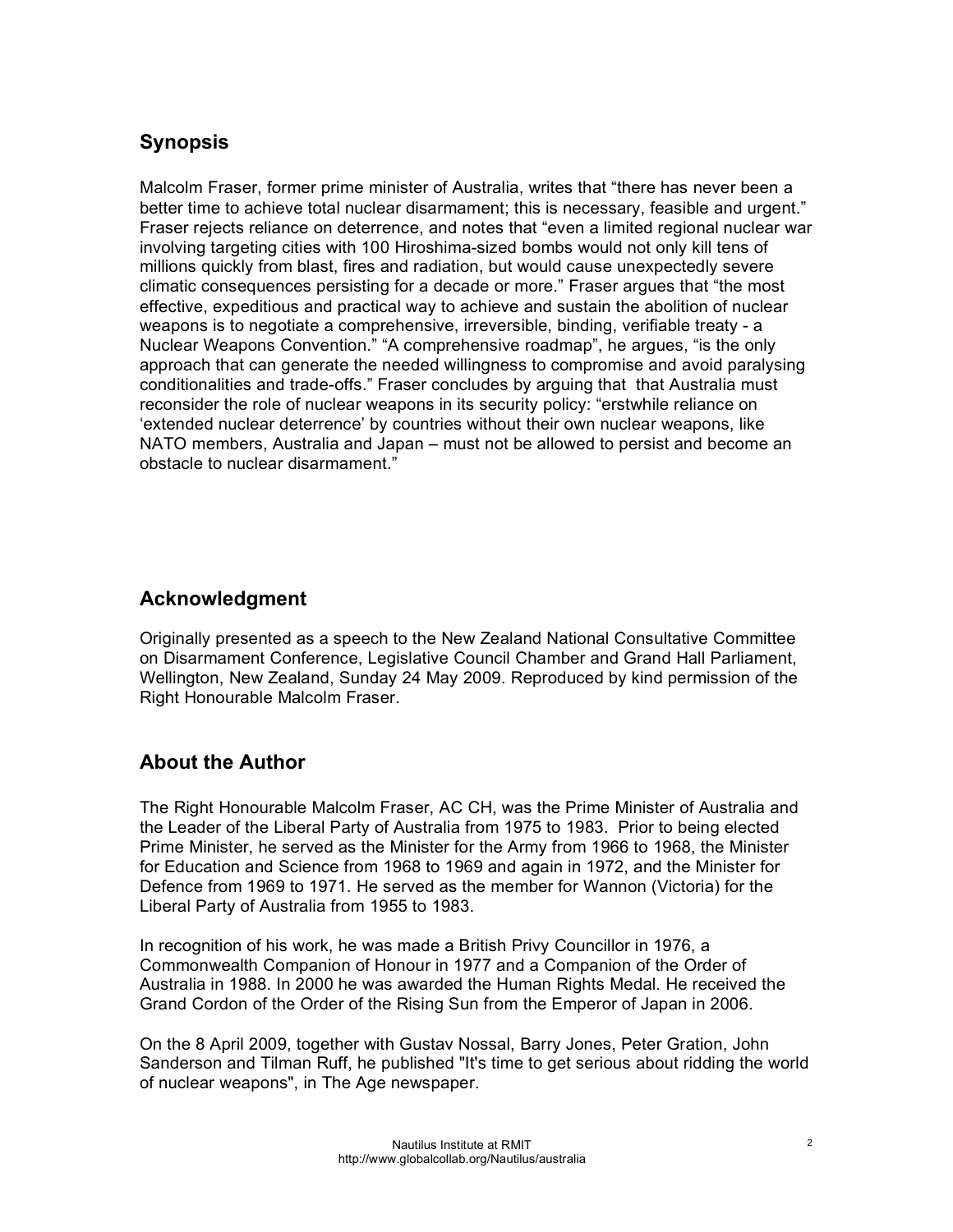## **A world free of nuclear weapons: the fierce urgency of now**

There has never been a better time to achieve total nuclear disarmament; this is necessary, feasible and urgent. We are at the crossroads of a crisis involving these worst weapons of terror, presenting both danger and opportunity.

On the one hand, disarmament has been stalled and a major nuclear arms control Treaty, the Anti-Ballistic Missile Treaty, has been abandoned. The Conference on Disarmament in Geneva has been paralysed for 13 years since it negotiated the Comprehensive Nuclear Test Ban Treaty in 1996, which is yet to enter into force. All the nuclear weapons states continue to develop new nuclear weapons and missiles, have threatened to use them against non-nuclear attack and even pre-emptively, and lowered the threshold for their use. Nuclear tests continue. Military budgets, currently at an obscene US\$1.3 trillion plus per year, continue to grow. Nuclear weapon numbers have declined from close to 70,000 to 25,000, but so bloated are these arsenals that the danger to the security and survival of all of us and the ecosystems on which we depend remains undiminished. The risk of use of nuclear weapons has not gone away since the end of the Cold War; rather, it has grown.

We are at an alarming tipping point on proliferation of nuclear weapons, with increasingly widespread access to nuclear expertise, technology and materials. Smuggling of fissile materials has been extensive and for years the AQ Khan black market network, active in over 30 countries, peddled centrifuges for enriching uranium and Chinese nuclear weapons designs. More countries have nuclear weapons; more than 40 could produce nuclear weapons within a matter of months if they so chose, by either enriching uranium further from reactor to weapons grade, or extracting plutonium from the fuel used in a nuclear reactor. International terrorists actively seek nuclear weapons.

The rule of law we need strengthened to address the complex global problems which increasingly interconnect us all has instead been weakened by a drift towards a nuclear law of the jungle. The disastrous invasion and occupation of Iraq, and its continuing humanitarian disaster, was justified as a pre-emptive war of non-proliferation. Concern about construction of a possible covert nuclear facility in Syria should have lead to an immediate and thorough IAEA investigation, not unilateral and hazardous bombing, with involvement of the IAEA only 5 months later.

On the other hand, we have perhaps the best opportunity ever to abolish nuclear weapons. The current crises in disarmament, non-proliferation, the rule of law and risks of use nuclear weapons have spawned widespread realization that nuclear business as usual is in fact an inexorable slide towards nuclear anarchy and disaster; and that the mere possession of nuclear weapons undermines the security of all. For the first time, a US President has been elected with a commitment to nuclear weapons abolition, and President Obama has outlined a substantive program to deliver on this, and is demonstrating that he is serious. He will face significant opposition from those who profit from and have accessed huge budgets and built careers constructing the vast Doomsday machine, and who fail to understand that unless nuclear weapons are ultimately abolished the likelihood of their use, with massive destruction to the world, will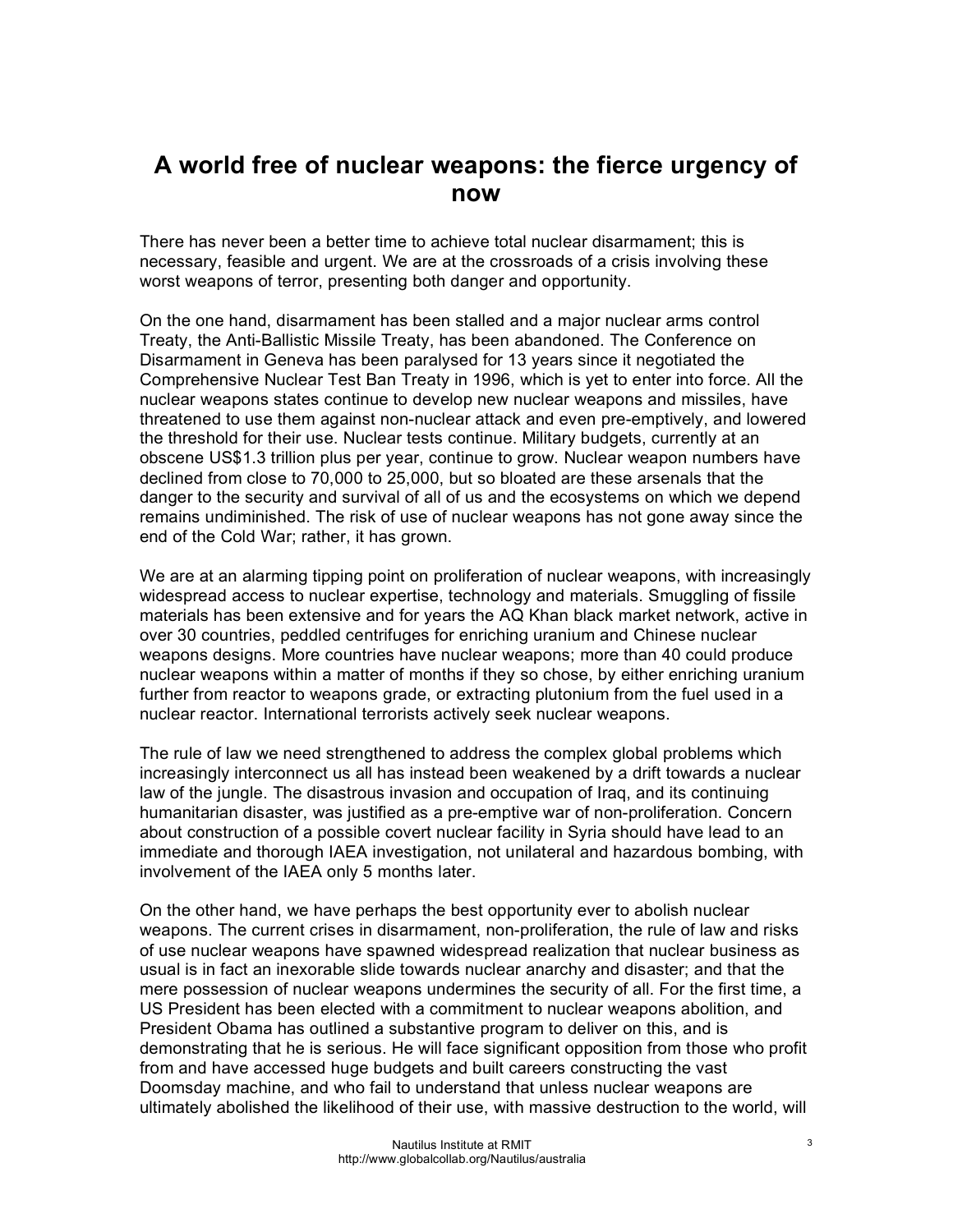grow year by year. President Obama needs and deserves all the support and encouragement in the world.

We do not know how long this opportunity will last. Unlike the last one, at the end of the Cold War, it must not be squandered, and a process for getting to zero, even if in thirty years' time, should be locked in place. It is time that the nuclear powers took seriously Article VI of the Non Proliferation Treaty, which commits them to making moves towards nuclear disarmament. So far that clause has been ignored. An increasingly resource and climate-stressed world is an ever more dangerous place for nuclear weapons. We simply must not fail.

Like preventing rampant climate change, abolishing nuclear weapons is a paramount challenge for people and leaders the world over; a precondition for survival, sustainability and health for our planet and future generations. Both in the scale of the indiscriminate devastation they cause, and in their uniquely persistent, spreading, genetically damaging radioactive fallout, nuclear weapons are unlike any other 'weapons'. They cannot be used for any legitimate military purpose. Any use, or threat of use, should be a violation of international humanitarian law. The notion that nuclear weapons can ensure anyone's security is fundamentally flawed. Nuclear weapons most threaten those who possess them, or claim protection from them, because they become the preferred targets for others' nuclear weapons. Accepting that nuclear weapons can have a legitimate place, even if solely for 'deterrence', means being willing to accept the incineration of tens of millions of fellow humans and radioactive devastation of large areas, and is fundamentally immoral. Nuclear weapons cannot be divided into those for use and those for deterrence. Deterrence is predicated on having the demonstrated capacity and will to unleash nuclear weapons, and runs on fallible systems on high-alert which have already almost failed us more than 5 times.

As noted by the Weapons of Mass Destruction Commission headed by Dr Hans Blix, "So long as any state has nuclear weapons, others will want them. So long as any such weapons remain, there is a risk that they will one day be used, by design or accident. And any such use would be catastrophic." Weapons capable of inflicting such catastrophic destruction have no place in human affairs. The only sustainable approach is one universal standard – zero nuclear weapons – for all.

Recent scientific evidence from the same state-of-the-art climate models which underpin our understanding of global warming puts the case for urgent nuclear weapons abolition beyond dispute. Even a limited regional nuclear war involving targeting cities with 100 Hiroshima-sized bombs – just 0.03% of the explosive power of the world's current nuclear arsenal - would not only kill tens of millions quickly from blast, fires and radiation, but would cause unexpectedly severe climatic consequences persisting for a decade or more. Millions of tons of black, sooty smoke would be lofted high into the stratosphere, beyond rain and weather. Cooling and darkening, with killing frosts and shortened growing seasons, rainfall decline, monsoon failure, and substantial increases in ultraviolet radiation, would combine to slash global food production over successive years. Globally, one billion people could starve. More would succumb from the disease epidemics and social and economic mayhem which would inevitably follow. Global trade, transport and inputs to agriculture would be disrupted, those with food would hoard it, and further violent conflict would be likely.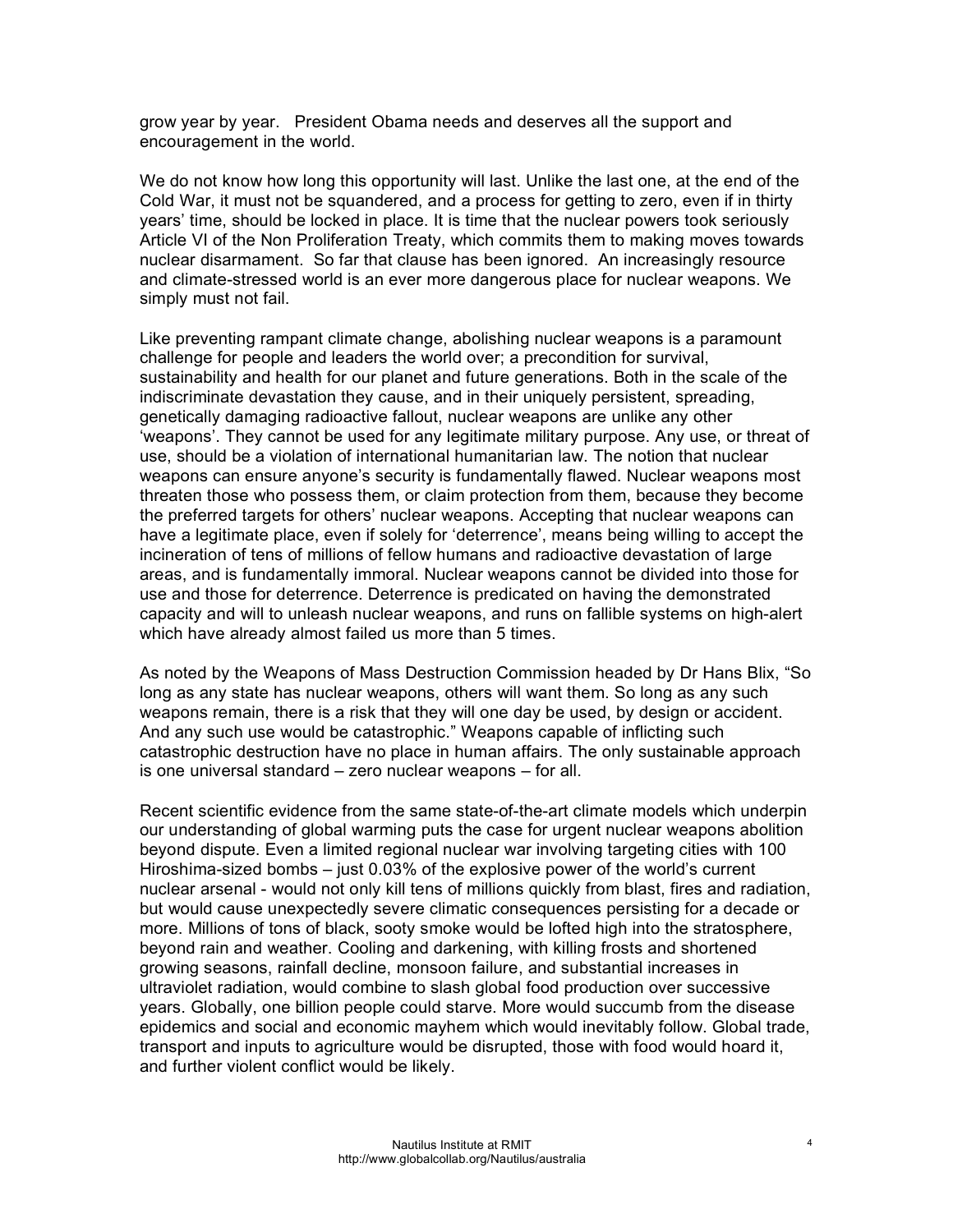Even though 96% of the world's nuclear weapons are held by Russia and the US, such a war is with-in the capacity of China, France, the UK, Israel or India and Pakistan. Preventing any use of nuclear weapons and establishing a process with no capacity for withdrawal that will get us to zero are imperative for the security of every inhabitant of our planet. It might be worth noting that today we should be more worried about Pakistan than Afghanistan. The possibility that Pakistan's nuclear arsenal could fall into the hands of the Taliban is real and of enormous concern to those determining policies in south Asia.

The most effective, expeditious and practical way to achieve and sustain the abolition of nuclear weapons is to negotiate a comprehensive, irreversible, binding, verifiable treaty a Nuclear Weapons Convention – bringing together all the necessary aspects of nuclear disarmament and non-proliferation into one phased package which provides a roadmap to zero. Such a treaty approach has been the basis for all successes to date in eliminating whole classes of weapons, from dum dum bullets to chemical and biological weapons, landmines and, most recently, cluster munitions. And nuclear weapons are far more destructive than any of those.

Negotiations should begin without delay, progress in good faith and without interruption until a successful conclusion is reached. It will be a long and complex process, and the sooner it can begin the better. I agree with UN Secretary-General Ban Ki Moon that the model nuclear weapons convention developed by an international collaboration of lawyers, physicians and scientists is "a good point of departure" for achieving total nuclear disarmament.

Incremental steps can support a comprehensive treaty approach. They can achieve important ends, demonstrate good faith, generate political momentum, fit into and support a unified framework towards a world free of nuclear weapons. Important disarmament and non-proliferation next steps have been repeatedly identified and are widely agreed; they remain valid but unfulfilled over the many years that disarmament has been stalled.

The 13 practical steps agreed at the nuclear Non-Proliferation Treaty Review conference in 2000 should be upheld and implemented. They include all nuclear weapons states committing to the total elimination of their nuclear arsenals; entry into force of the Comprehensive Test Ban Treaty; negotiations on a treaty to end production of fissile material; taking weapons off extremely hazardous high alert 'launch on warning' status; and negotiating deep weapons reductions.

But at the same time a comprehensive roadmap is needed – a vision of what the final jigsaw puzzle looks like, and a path to get there. Not only to fit the pieces together and fill the gaps, but to make unequivocal that abolition is the goal. This is the only approach that can generate the needed willingness to compromise and avoid paralysing conditionalities and trade-offs. Without the intellectual, moral and political weight of abolition as the credible and clear goal of the nuclear weapon states, and real movement on disarmament, the NPT is at risk of unravelling after next year's 5-yearly Review Conference of the Treaty, and a cascade of actual and incipient nuclear weapons proliferation could be expected to follow.

Thankfully, a very much more positive atmosphere prevailed at this year's NPT Preparatory Committee meeting, which concluded in New York last week. The US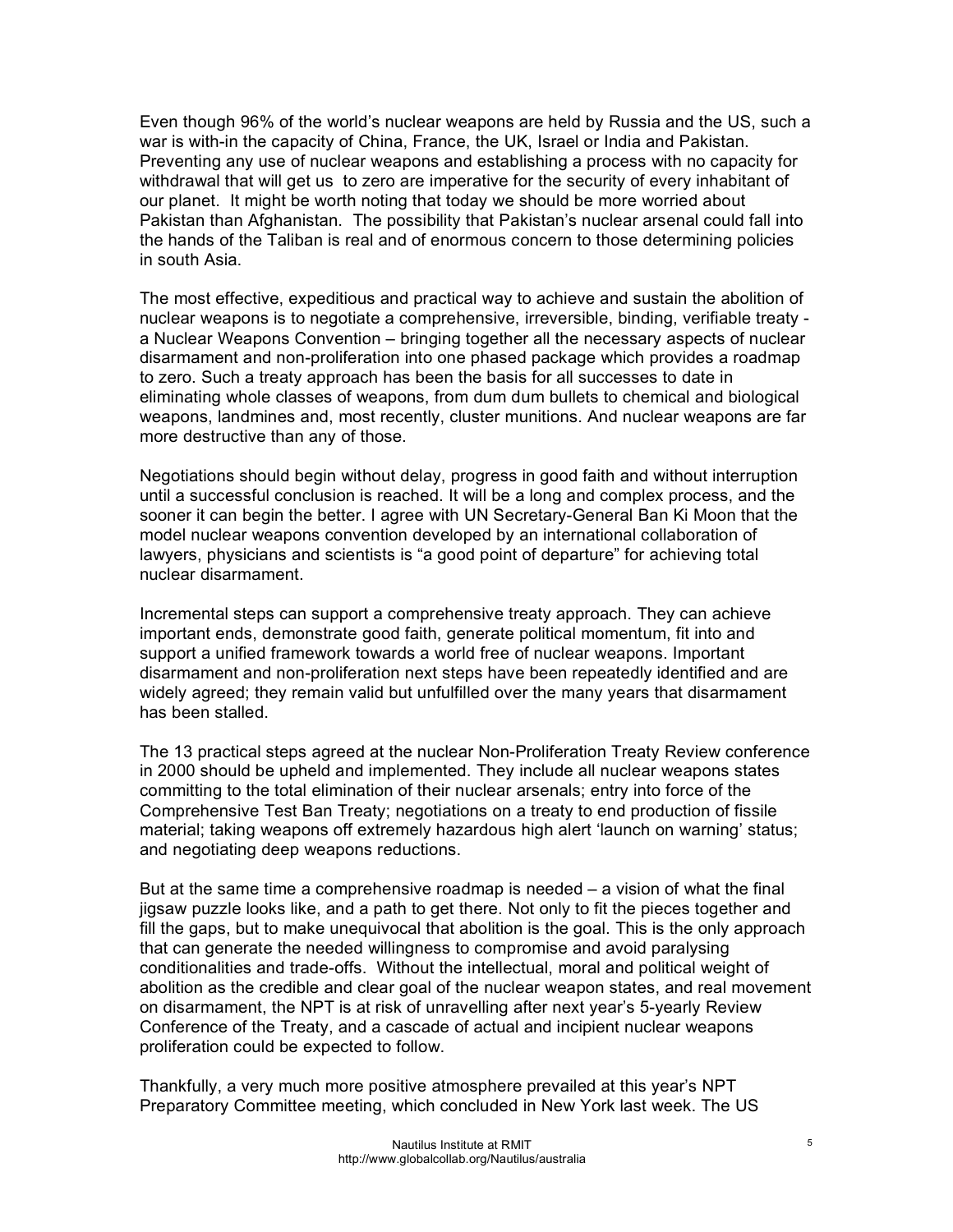indicated it wanted to again be engaged seriously with the rest of the world through UN processes, honour past commitments, and get to work. For the first time, a Review Conference agenda was agreed. While final consensus recommendations could not be agreed, the first draft included commencing negotiations on a convention or framework of agreements to achieve global nuclear disarmament, and to engage the 'elephants outside the room' – Israel, India, Pakistan and North Korea.

Achieving a world free of nuclear weapons will require not only existing arsenals to be progressively taken off alert, dismantled and destroyed, but will require stopping production of the fissile materials from which nuclear weapons can be built - separated plutonium and highly-enriched uranium, and existing stocks to be eliminated or placed under secure international control. All facilities which enrich uranium should be placed under strict international control. The nuclear industry will need dramatic change in order to become compatible with achieving and sustaining a world free of nuclear weapons. All countries should prepare for a world free of nuclear weapons by 'walking the talk'. My own country should reduce the role of nuclear weapons in our security policies, as we call on nuclear weapon states to do. Ensuring that we are part of the solution and not the problem also means that the international safeguards on which we depend to ensure that our uranium does not now or in the future contribute to proliferation, need substantial strengthening and universal application. Preventing proliferation, and not commercial or other interests, should always be paramount in relation to nuclear trade. Australia's reliance on the 'extended nuclear deterrence' provided by the USA should be reviewed so that Australian facilities and personnel could not contribute to possible use of nuclear weapons, and we anticipate and promote by our actions a world freed from nuclear weapons, as New Zealand has done. Erstwhile reliance on 'extended nuclear deterrence' by countries without their own nuclear weapons, like NATO members, Australia and Japan – must not be allowed to persist and become an obstacle to nuclear disarmament.

Achieving a nuclear-weapons free world will also be aided by reversing the staggering and unconscionable haemorrhage of material and human resources towards destructive purposes. In 2007 the world's governments spent US\$1339 billion on their militaries, a real increase of 45% in a decade. This year, US military spending – US\$711 billion – exceeds the amount spent by the rest of the world combined. Best estimates indicate that 7% of current global military spending – roughly equivalent to what the US alone spends on nuclear weapons each year – invested annually for a decade, could allow the fulfilment of the Millennium Development Goals by 2015. This would enable 500 million fewer people to live in extreme poverty, 300 million to no longer be hungry, prevent 30 million under-5 deaths and 2 million deaths of mothers in childbirth. Building real human security – reducing extreme poverty, making major reductions in preventable disease and premature death, the massive investments urgently needed to address climate change and build a sustainable energy future – will not be possible without redirecting military resources to meet human needs and restore the environment. This kind of action and less economic and social deprivation, would lead to more stable societies, less room for conflict and, arguably, less need for nuclear weapons.

Abolishing nuclear weapons will also benefit from and makes more urgent reform and modernisation of the UN Security Council. Monopoly of permanent membership and veto power by a select group of nuclear armed states is not a tenable long-term basis for guardianship of the convention or treaties to abolish nuclear weapons.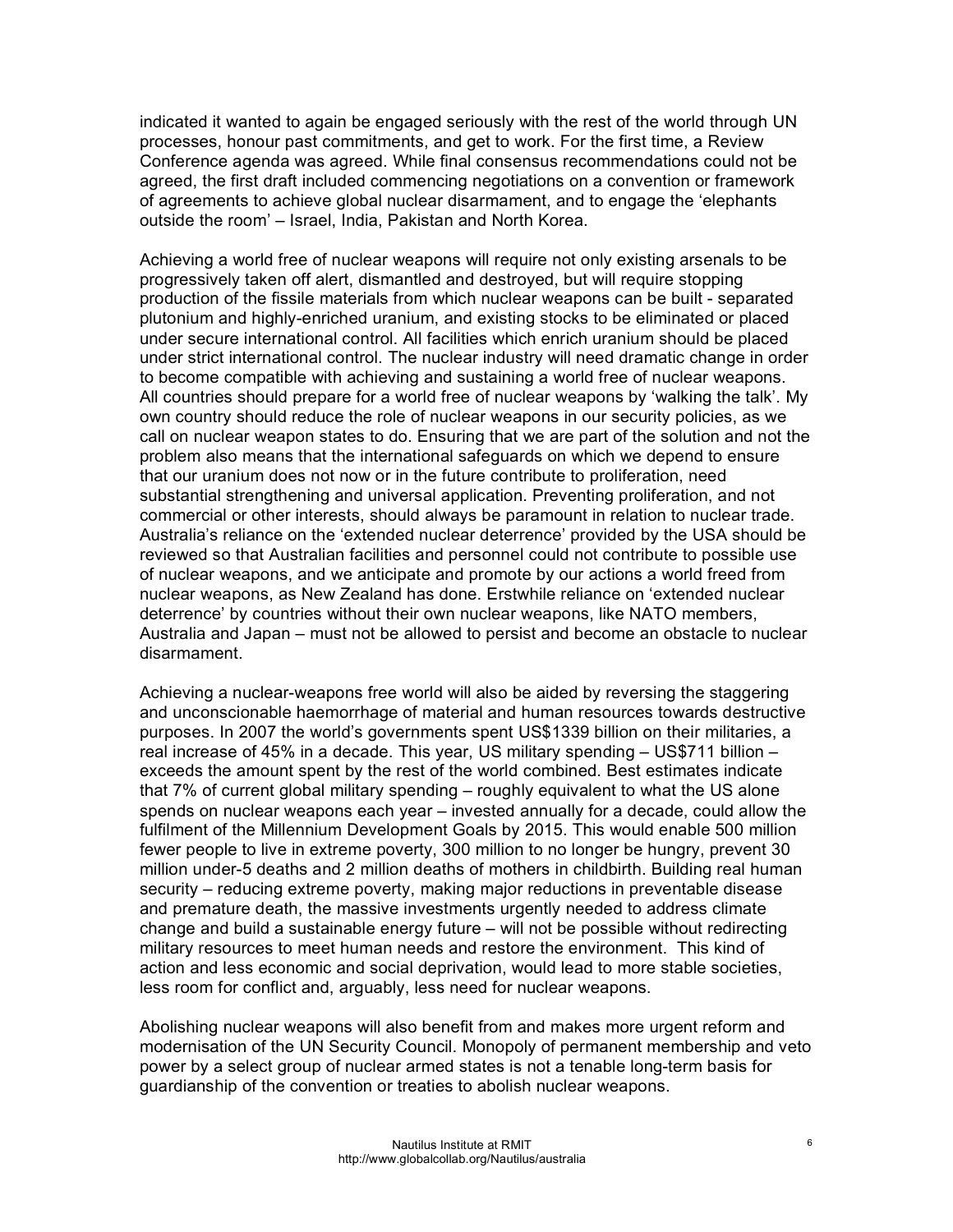New Zealand has been a pioneering leader in recognising that nuclear weapons threaten rather than enhance security and in dissociating itself from them and from contributing to their possible use – I commend your leadership and example, which is especially significant given the very strong popular and political support among all major parties. New Zealand has also played a leading role in promoting international disarmament efforts, such as through the New Agenda Coalition.

However, I would encourage New Zealand to continue to drive the disarmament agenda forward and not 'rest on your laurels'. Your government could demonstrate further leadership by supporting the approach advocated by the UN Secretary-General, embracing and championing the comprehensive approach to nuclear non-proliferation and disarmament embodied in a nuclear weapons convention, and work with other likeminded states and civil society towards commencement of negotiations on such a convention. A realistic goal would be for such negotiations to get underway with a target date no later than the 2015 NPT Review Conference. Australia and New Zealand should cooperate more closely, including with neighbouring Pacific island and Southeast Asian countries, to this end.

Another area Australia and New Zealand could usefully work together on is strengthening the South Pacific Nuclear Weapons Free Zone. It is more than 20 years since the Rarotonga Treaty entered into force, and an ongoing process among the member states to review and strengthen the treaty could be developed. Measures for consideration to strengthen the treaty include extending the zone to cover all weapons of mass and indiscriminate destruction, including chemical and biological weapons; strengthening mechanisms to monitor and verify compliance with the Treaty; establishing a secretariat to support and strengthen the treaty, such as exists in Latin America; addressing environmental monitoring and clean-up of former nuclear test sites and other areas radioactively contaminated by nuclear weapons development. Australia and New Zealand could convene a conference of signatory states to review the treaty, and lead cooperation among the existing nuclear weapons free zones in the Southern Hemisphere, with the aim of establishing a Southern Hemisphere nuclear weapons free zone.

As President Obama noted last month in Prague, small countries can play a pivotal role in world events. I would like in closing to honour an important contribution which highlights that this applies to New Zealand and New Zealanders. It was magistrate Harold Evans who first proposed that the International Court of Justice be asked to rule on the legal status of nuclear weapons. It was his persistence and that of other New Zealanders that spawned the World Court Project, which through the World Health Assembly and the United National General Assembly resulted in the largest case ever conducted by the Court, culminating in its landmark 1996 Advisory Opinion. The judges held that any use of nuclear weapons would be contrary to international humanitarian law, and that: "There exists an obligation to pursue in good faith and bring to a conclusion negotiations leading to nuclear disarmament in all its aspects under strict and effective international control." All of us have a vital stake and role in helping to create a world free of nuclear weapons. Again in the words of President Obama: "We can", and this achievement will help us enormously to address the many other serious challenges we face in building real human and planetary security and sustainability.